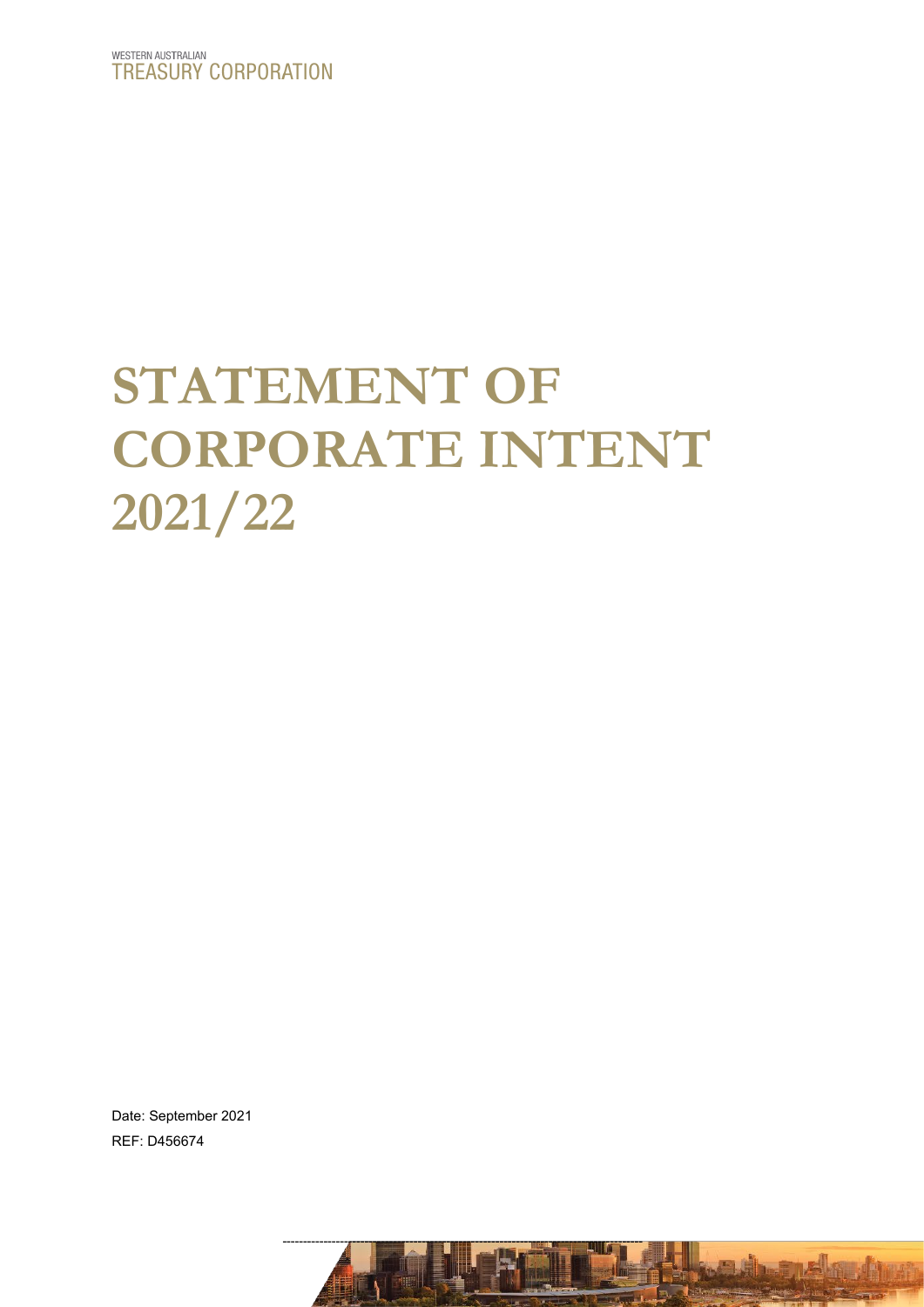# **Table of Contents**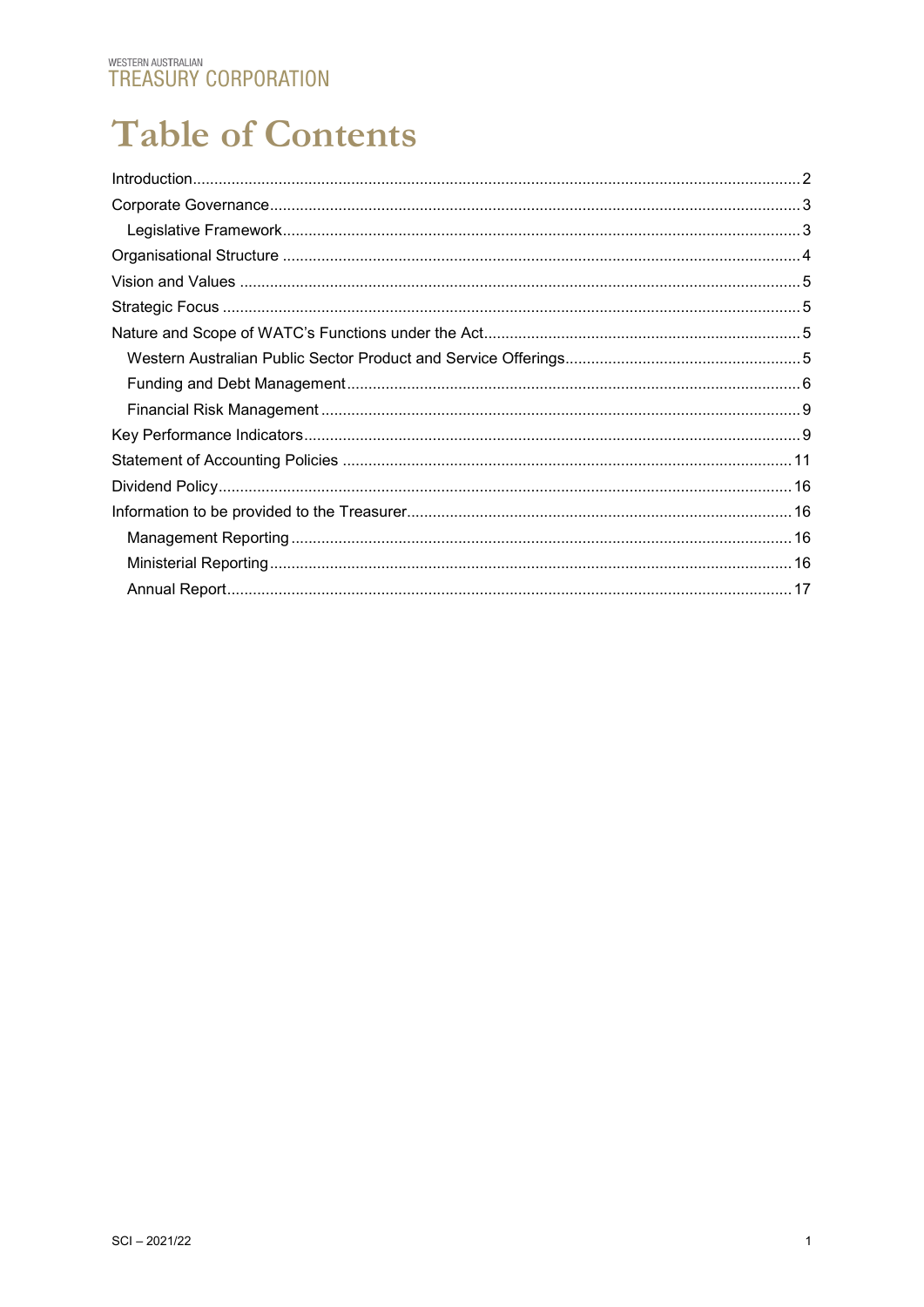# <span id="page-2-0"></span>**Introduction**

Western Australian Treasury Corporation (WATC) is the State's central financial services provider, working with its public sector clients to achieve sound financial outcomes. WATC's principal activities involve funding and debt management, asset and investment management, financial advisory services, financial risk management and treasury management services and systems.

The focus of this document is to outline WATC's activities and strategies for 2021-22, with consideration given to its vision, values, environmental factors and stakeholder interests. This document was also developed in line with the government goals of financial and economic responsibility, and results-based service delivery.

This Statement of Corporate Intent (SCI) outlines the scope of WATC's activities in fulfilling its functions, objectives, dividend and accounting policies and performance targets for the financial year beginning 1July 2021. WATC's Board of Directors (the Board) has prepared the statement in accordance with Section 16I (1) of the *Western Australian Treasury Corporation Act 1986*.

The COVID-19 pandemic has impacted significantly on financial markets and the Global, Australian and Western Australian economies.

For WATC, these impacts are felt principally via adjustments to the States borrowing requirements, as the Government's budget position evolves through the pandemic period; and through the increased volatility and risk of dislocation in financial markets. This volatile and uncertain market environment will require WATC to be more flexible in delivering the borrowing program than would be the case in normal market conditions.

Notwithstanding the above, and the challenges associated with managing business operations in a COVID environment, WATC's underlying corporate intent for 2021-22 remains broadly unchanged from the pre-pandemic period.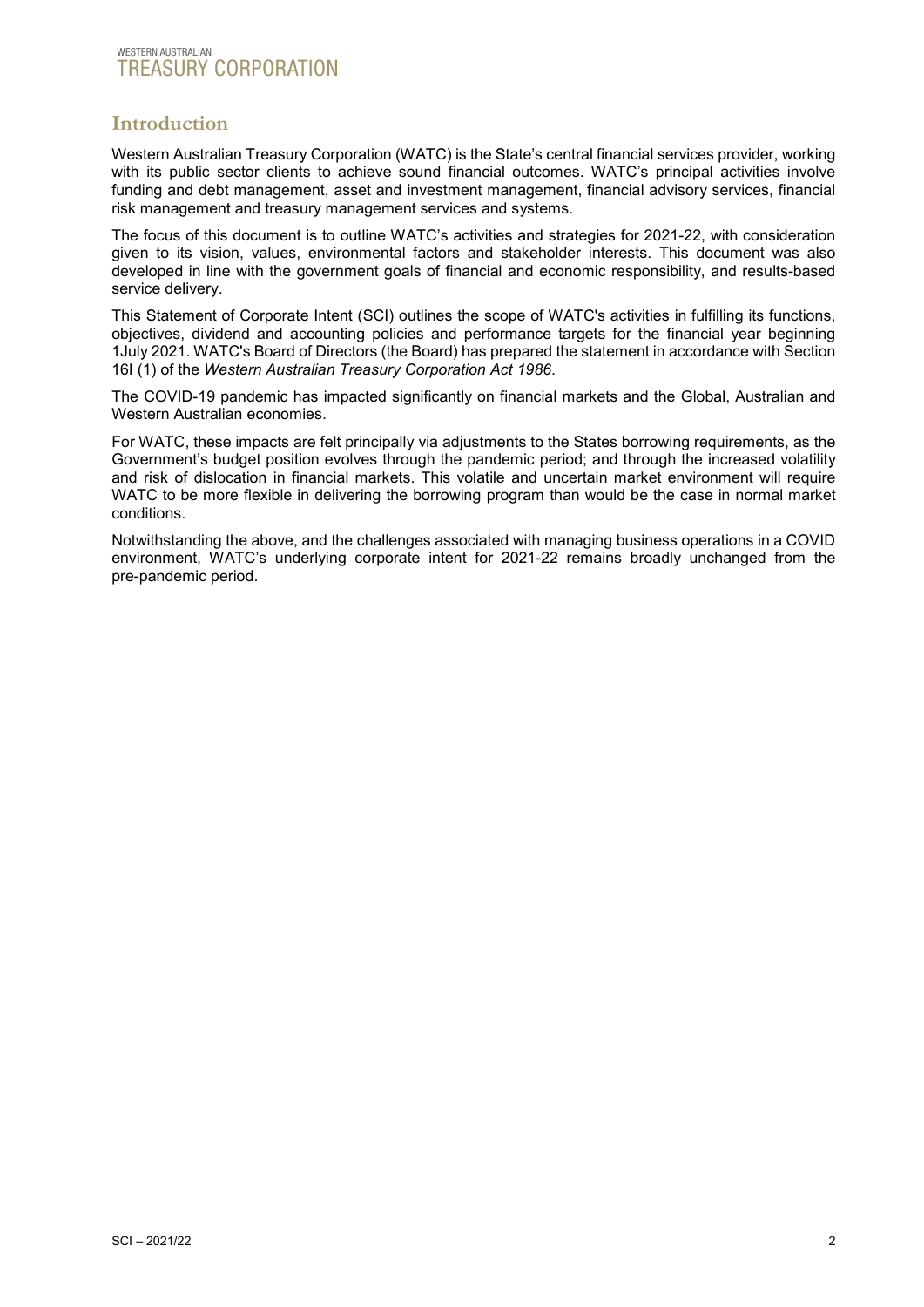# <span id="page-3-0"></span>**Corporate Governance**

#### <span id="page-3-1"></span>**Legislative Framework**

WATC was established on 1 July 1986 under the *Western Australian Treasury Corporation Act 1986* (the Act). WATC is governed by a Board of Directors that is responsible for the performance of WATC's functions under the Act.

#### **Board of Directors**

In order to ensure that WATC carries out its functions in the best interests of the State, its clients and other stakeholders, the Board sets the strategic direction of WATC (with the agreement of the Minister) and establishes the policies and principles under which WATC operates.

The corporate governance processes established by the Board ensure that it is able to fulfil its statutory obligations, guide the affairs of WATC and oversee its performance.

The Board relies on, and holds to account, the Chief Executive Officer for the operational management of WATC and the implementation of the strategic direction.

#### **Board Composition**

The membership of the Board is determined in accordance with Section 5B of the Act and comprises:

- the Under Treasurer as Chairperson:
- a Treasury officer nominated by the Under Treasurer from time to time as the Deputy Chairperson;
- the Chief Executive Officer or Acting Chief Executive Officer of WATC; and
- up to three other persons with relevant commercial or financial experience appointed by the Minister (appointed directors).

An appointed director may hold office for a term not exceeding three years, as is specified in the instrument of appointment, but may be reappointed from time to time.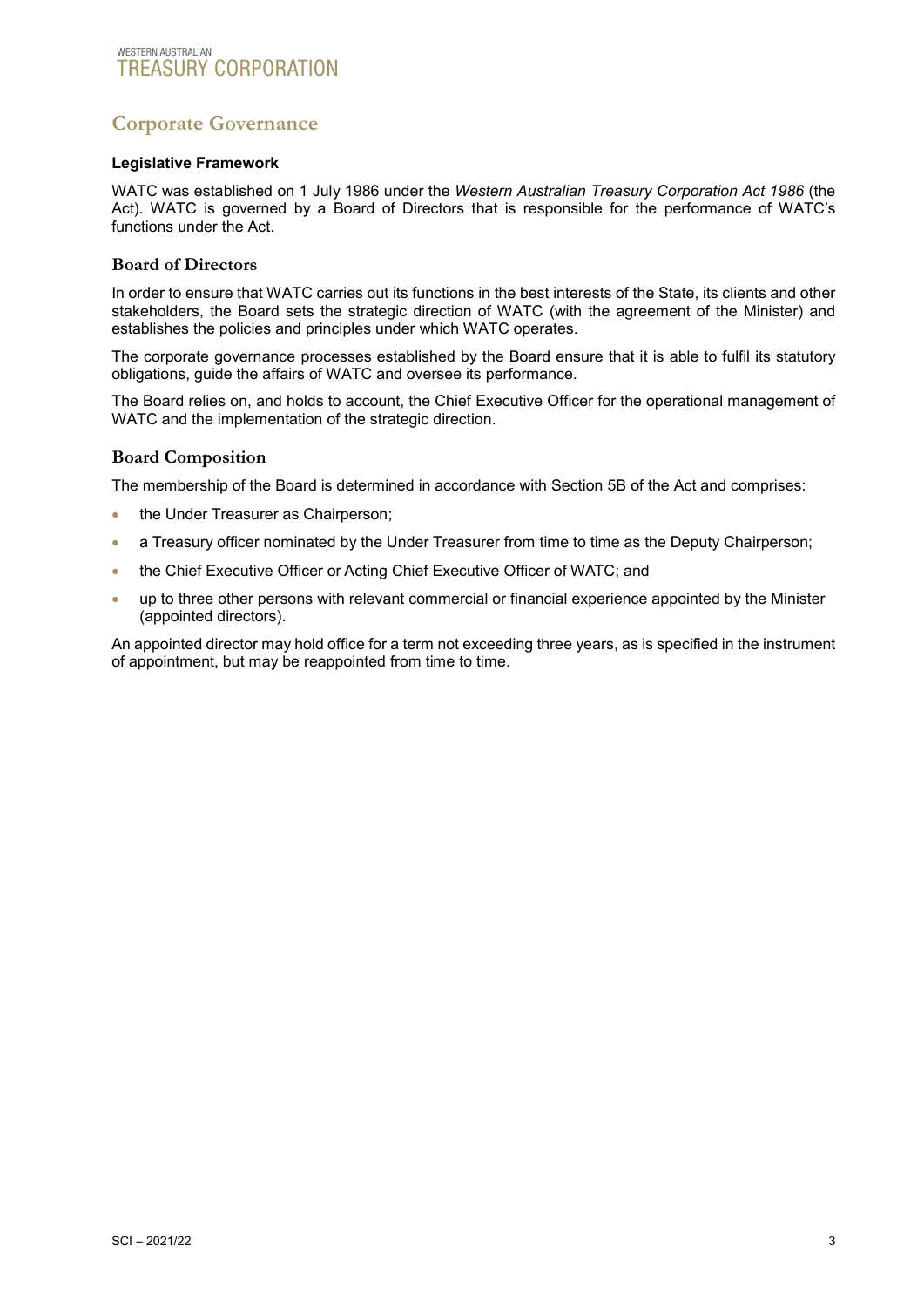

# **Organisational Structure**

<span id="page-4-0"></span>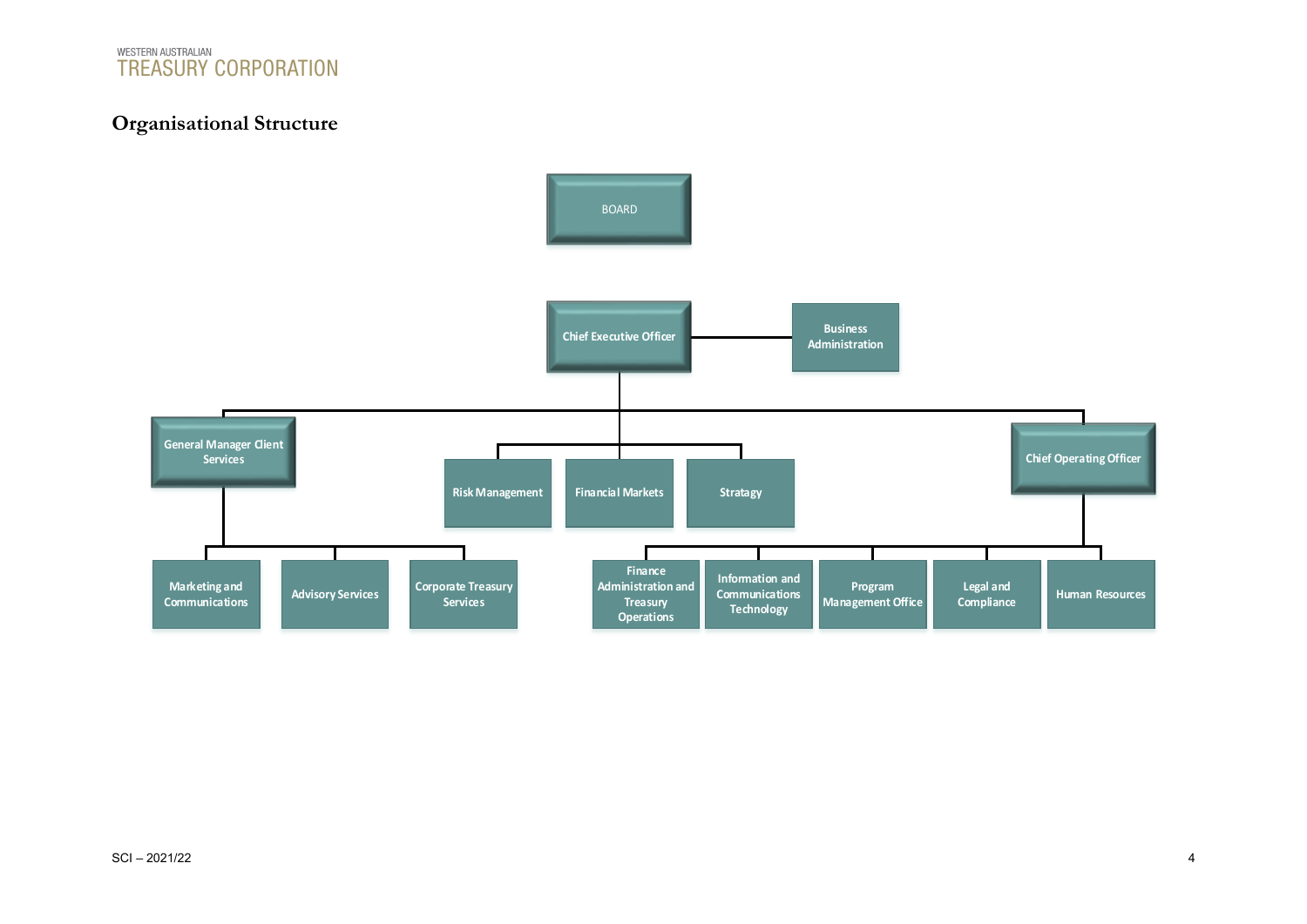# <span id="page-5-0"></span>**Vision and Values**

#### **Vision**

To be recognised as the best at providing financial solutions for the benefit of the Western Australian public sector.

#### **Values**

WATC adheres to transacting all business in accordance with its corporate values of:

#### **Integrity**

We are open, honest and accountable. We adhere to the highest professional and ethical standards. We honour our promises.

#### Partnership

We work collaboratively with our clients and colleagues towards achieving successful outcomes.

#### Adaptability

We challenge ourselves to think creatively and to continuously improve.

#### Achievement

We are engaged and focused on delivering valued outcomes for WA.

#### Leadership

We use our knowledge & experience to contribute to the long term benefit of WA.

# <span id="page-5-1"></span>**Strategic Focus**

In fulfilling its role as the central financial services provider for the State, WATC's strategic focus for 2021/22 centres on the following key strategic objectives:

- Provision of high quality, cost-effective products and services to the Western Australian public sector.
- Maintain ready access to domestic and international capital markets to ensure funds are raised to finance client borrowing needs.
- Optimise the performance of WATC in accordance with the WATC Act and the risk appetite of WATC's Board.

# <span id="page-5-2"></span>**Nature and Scope of WATC's Functions under the Act**

#### <span id="page-5-3"></span>**Western Australian Public Sector Product and Service Offerings**

#### Lending Products and Services

WATC lends to clients to meet their financing requirements, which include funding for new works, refinancing existing debt and financing for liquidity purposes. A range of flexible lending products, covering a wide maturity spectrum and offering various repayment options, is available to meet client needs. WATC systematically reviews its lending product and service offerings to ensure alignment with client requirements.

WATC's new lending to clients in 2021-22 is expected to total \$2.1 billion. Estimated lending programs are subject to change depending on government initiatives adopted after the formulation of this plan.

#### Financial Advisory Services

WATC provides the Western Australian public sector with a range of corporate and financial risk management advisory services to facilitate improved financial decision-making. WATC's goal is to work collaboratively with clients to enhance the corporate and financial risk management analyses undertaken on public sector projects. WATC endeavours to integrate its expertise and experience with the unique business knowledge of its clients to deliver superior outcomes for clients.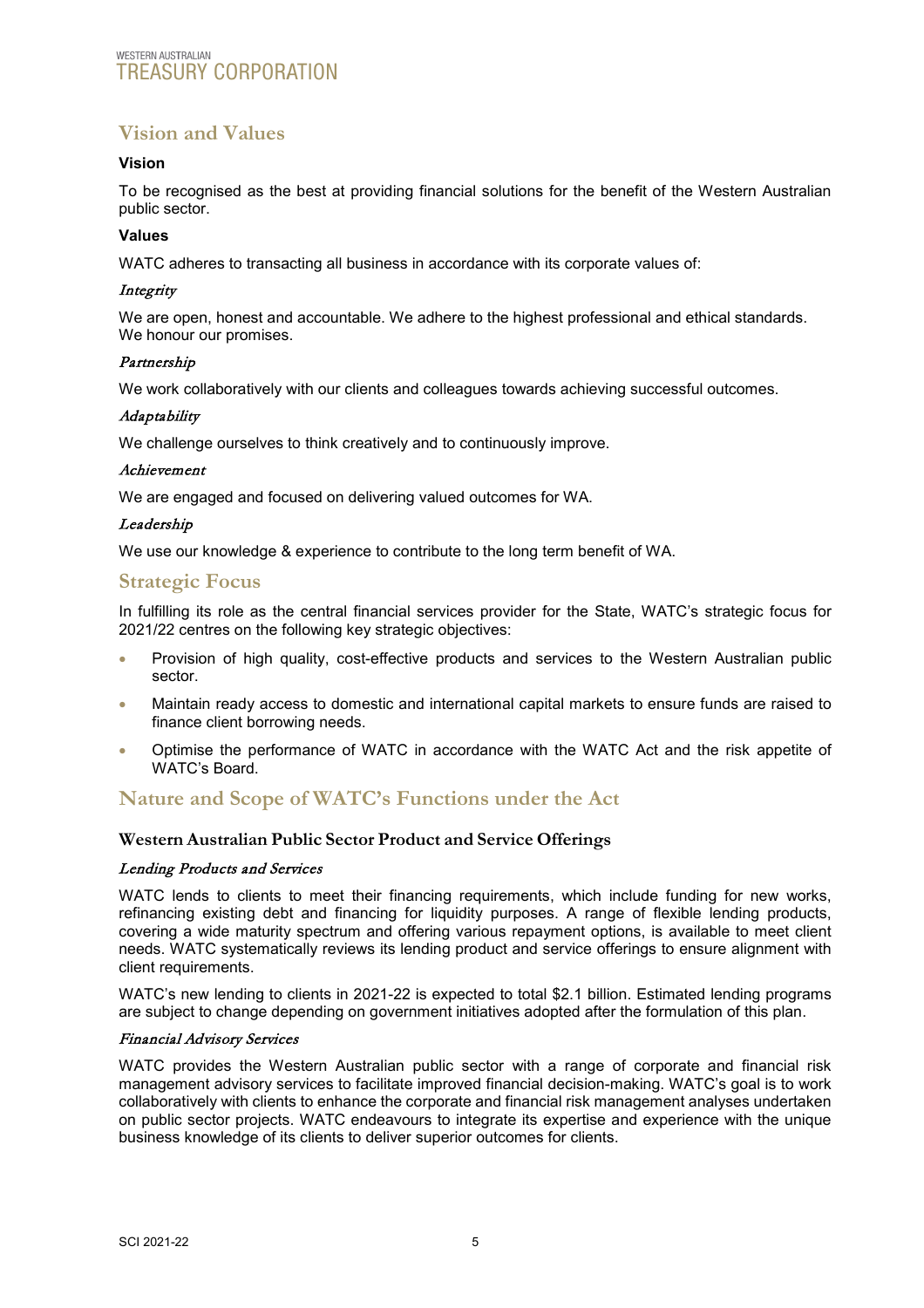#### **Foreign Exchange Services**

WATC provides a broad range of foreign exchange solutions for its Western Australian public sector clients. This includes assisting public sector agencies with the management of foreign exchange risk in accordance with Treasurer's Instruction 826. WATC assists clients with the identification and quantification of foreign currency exposures. WATC, in partnership with clients, designs and executes currency management strategies to manage clients' foreign exchange exposures.

In addition, WATC provides full ongoing support through the provision of cash flow projections, audit confirmations, position reporting and market valuations of outstanding transactions.

#### **Asset and Investment Management**

WATC offers a range of asset and investment management products and services to clients. WATC undertakes research and development of investment product opportunities to assist clients in managing their short to medium-term investment needs.

WATC, via a Service Level Agreement with the Department of Treasury, is responsible for the investment and management of the Public Bank Account and the Future Fund.

#### <span id="page-6-0"></span>**Funding and Debt Management**

#### **Borrowing Strategy – Domestic**

WATC issues fixed interest inscribed stock in a manner that produces cost savings for the State. This is accomplished by selling inscribed stock in a select number of maturities referred to as benchmark bonds. This entails the initial launch, typically of between \$1.0-\$1.5 billion and progressive issuance into select lines of benchmark bonds with the intention of building up sufficient volumes on issue in each to satisfy investors' requirements for liquidity.

WATC has a fixed income market making dealer panel comprised of leading financial institutions through which it places its benchmark bonds and which conducts secondary market making activities in the domestic market. WATC undertakes ongoing performance assessment and periodically reviews the composition of the dealer panel and may add or remove institutions from the dealer panel throughout the duration of this plan.

The issuance of highly liquid state government-guaranteed benchmark bonds combined with the price making provided by the dealer panel in secondary markets maintains the attractive pricing status that Western Australia enjoys, along with the other state central borrowing authorities, over corporate issuers and this ensures the cheapest possible cost for long-term domestic debt.

WATC will also issue Floating Rate Notes (FRNs) as part of its primary funding program. Demand for FRNs from bank balance sheets is expected to continue.

In addition, retail investors seeking the security of a government-guaranteed investment are able to purchase fixed interest inscribed stock from WATC. Retail investors include people who are requested by the Australian Government Department of Immigration and Border Protection to purchase a designated investment in order to complete their residency application under the Business Innovation and Investment Program.

The retail sector is a secondary source of funds for WATC.

WATC will continue to monitor the market to undertake other forms of borrowings, including indexed bond issues, which meet its funding requirements.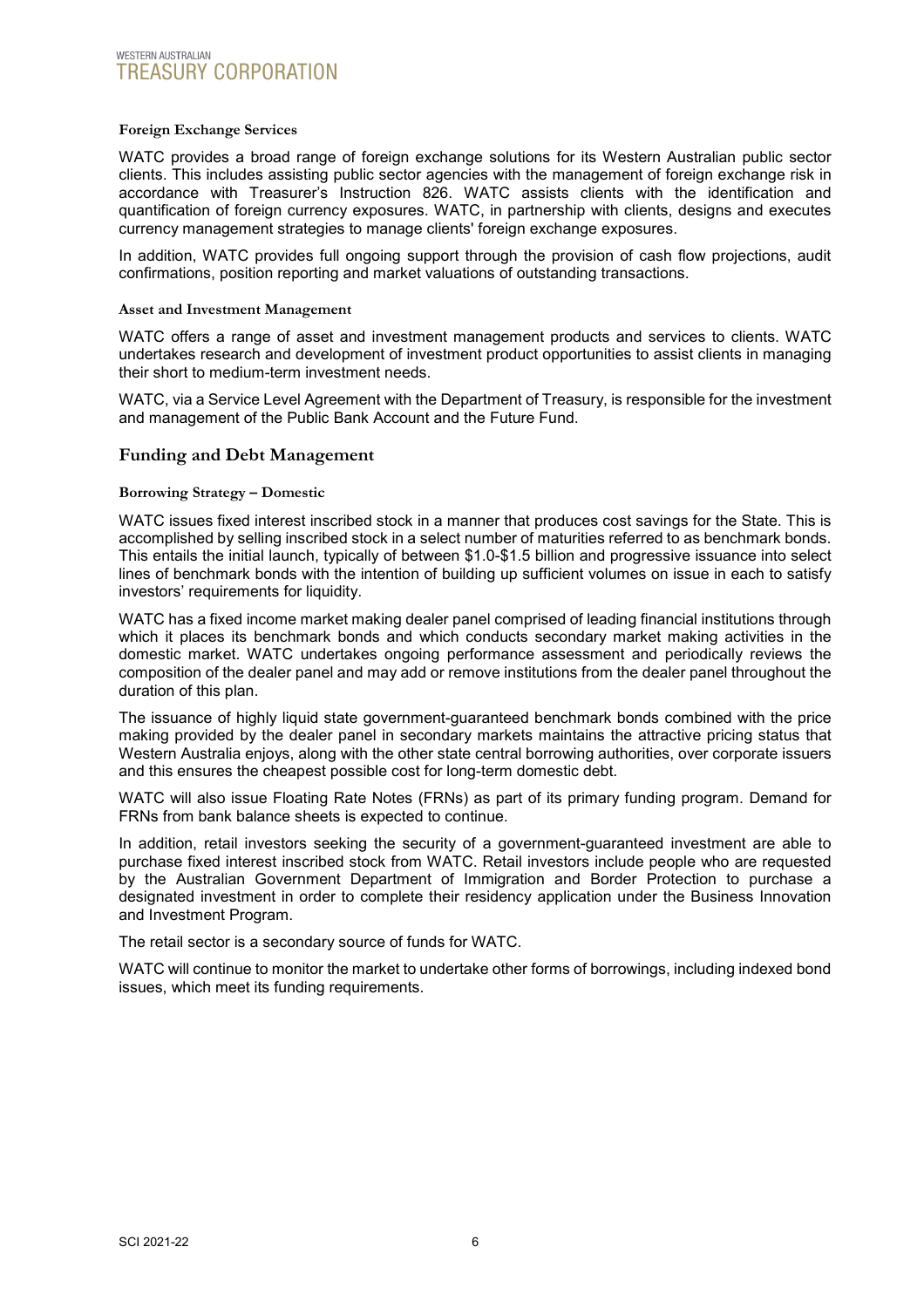#### Borrowing Strategy – Overseas

WATC's objectives in accessing overseas markets are to:

- fund its borrowing program where it is able to do so at rates equivalent to or better than domestic rates after hedging any foreign currency exposure;
- meet the foreign currency financing requirements of its clients;
- undertake issues with specific structures or terms to meet particular portfolio or client requirements; and
- diversify its investor base.

WATC's strategy in meeting these objectives is to tap overseas markets on an opportunistic basis through bond issues and its US\$2,000 million multi-currency Euro Medium Term Note (EMTN) Program.

WATC's long-term overseas borrowings are used to provide both fixed and floating rate funding for its portfolio. However, as WATC's policy is not to take any foreign currency exposure, all foreign currency obligations are either directly lent to clients or swapped into Australian dollars.

The EMTN program provides the documentation infrastructure for WATC to respond quickly to market opportunities in a wide range of currencies. Maturities can range from one month to 30 years.

In addition, WATC has lodged Shelf Registration Statements with the Japanese regulatory authorities for primary and secondary distribution of its securities in Japan. This means that WATC can be more responsive to offers for bond and EMTN issues that may be sold to investors in Japan.

WATC will continue to monitor other markets for opportunities to undertake borrowings which meet its overseas borrowing objectives.

WATC has positioned itself to readily access the cheapest source of short-term borrowings in overseas markets through its US\$6,000 million multi-currency Euro Commercial Paper Program.

#### Investor Marketing Strategy

In sourcing its clients' loan funds, WATC will borrow from international and domestic capital markets. In support of this, WATC undertakes an annual marketing program, consisting of engagement with domestic and overseas investors with the objective to:

- ensure ready access to funding from domestic and overseas investors to meet its borrowing and liquidity management program;
- ensure that WATC is able to borrow at competitive margins to the other equivalently rated State treasury corporations with similar sized borrowing programs;
- continue to maintain its current investors base by keeping investors up to date with information on WATC's borrowing activities, the Western Australian economy and state government finances and credit standing; and
- seek to diversify its investor base by introducing potential new investors to the Western Australian economic story, the State and Federal relationship and informing them of WATC's activities in financial markets.

During 2020 these engagements moved to an online platform, and this is expected to continue into 2021-22 although a return to face to face engagements is of high importance once conditions allow for safe travel.

#### Balance Sheet Structure

A key balance sheet management goal for WATC is to achieve debt maturing within 12 months of less than 20% of its total debt portfolio and to maintain a liquidity coverage ratio of 100% of debt maturing within 12 months as at 30 June each year.

The achievement of this goal remains an important part of the contribution WATC can make to the State's credit worthiness. It requires an ongoing assessment of the costs and benefits of the strategy, in conjunction with the Department of Treasury, who manage the other components of the ratings score.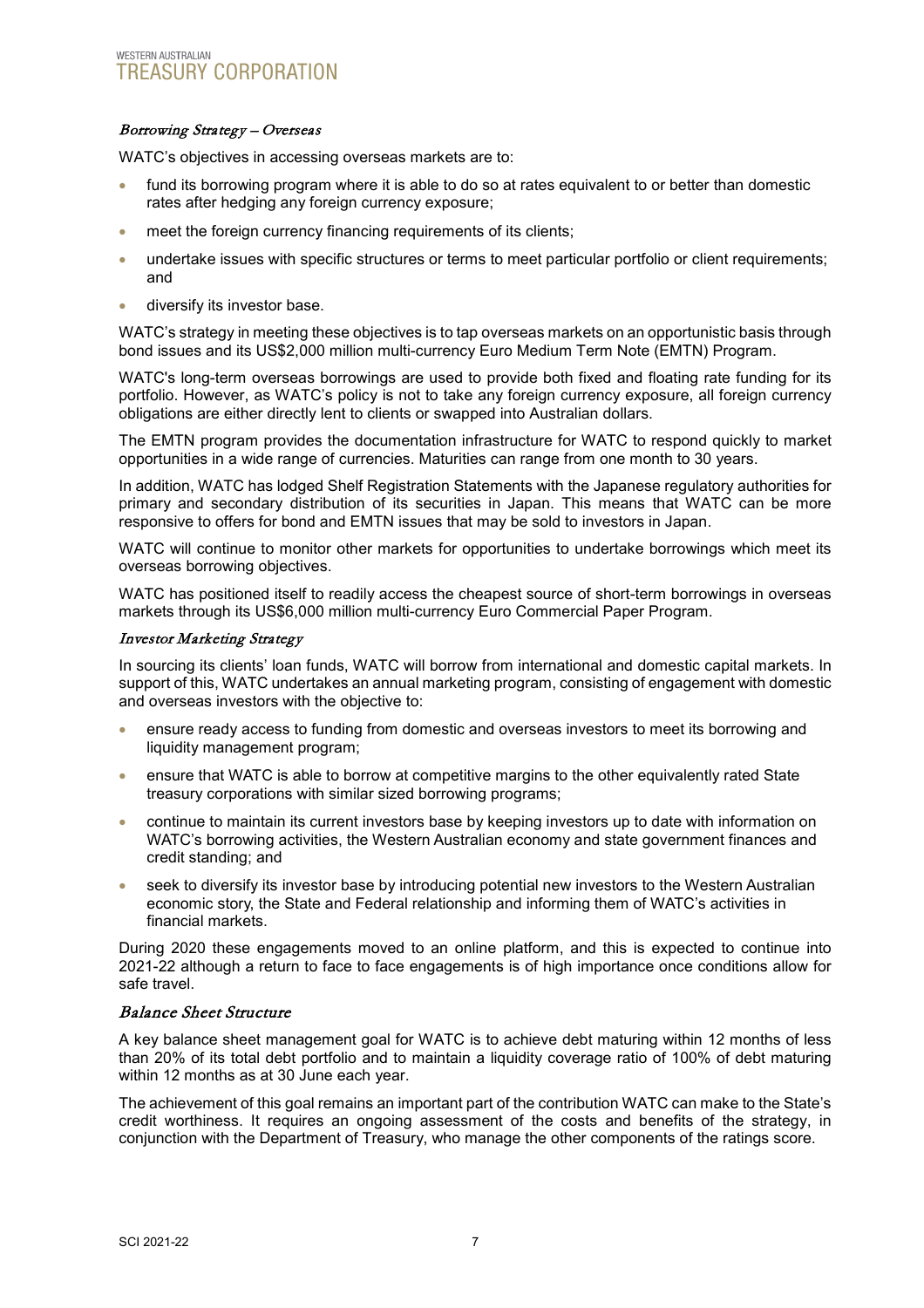In sourcing its clients' loan funds, WATC will borrow from domestic and international capital markets. Based on estimated new lending forecasts, WATC's expected borrowing activity is:

|                                                              | \$ billion |
|--------------------------------------------------------------|------------|
| Estimated Outstanding Debt at 10 September 2021 <sup>1</sup> | 51.3       |

#### **Estimated Borrowing Program 2021/22 at 10 September 2021**

|                                          | \$ billion     | \$ billion | \$ billion        | \$ billion |
|------------------------------------------|----------------|------------|-------------------|------------|
| <b>Estimated New Lending2:</b>           | (Range)        | (Estimate) | (Estimate)<br>2.1 | (Estimate) |
| <b>Projected Maturities<sup>3</sup>:</b> |                |            |                   |            |
| Domestic Long-Term                       | $0.0$ to $0.0$ | 0          |                   |            |
| Domestic Short-Term                      | 2.5 to 3.5     | 2.4        |                   |            |
| <b>Floating Rate Note</b>                | 2.0 to 3.0     | 2.1        |                   |            |
| <b>Overseas Commercial Paper</b>         | $0.5$ to $1.5$ | 1.2        |                   |            |
| <b>Financial Assets</b>                  | $0.0$ to $1.0$ | 0.6        | 6.3               |            |
| <b>Total Borrowing Program</b>           |                |            | 8.4               |            |
| <b>Proposed Borrowing4:</b>              |                |            |                   |            |
| Domestic Long-Term                       | 3.0 to 4.0     | 3.4        |                   |            |
| Domestic Short-Term                      | 2.5 to 3.5     | 3.1        |                   |            |
| <b>Floating Rate Notes</b>               | 1.0 to $2.0$   | 1.4        |                   |            |
| <b>Overseas Commercial Paper</b>         | $0.0$ to $0.5$ | 0.5        |                   |            |
| Overseas Bonds/Medium Term Notes         | $0.0$ to $1.0$ |            |                   |            |
|                                          |                |            | 8.4               |            |
|                                          |                |            |                   |            |
| <b>Projected Borrowings Outstanding</b>  |                |            |                   | 53.4       |

#### *Notes:*

- *1. Face Value of Projected Outstanding Debt at 10 September 2021, excludes collateral held.*
- *2. Lending Program estimates from FY21/22 WA State Budget.*
- *3. Domestic Long-Term, Domestic Short-Term and Overseas Commercial Paper maturities reflect projected maturities in the year to 30 June*. *Totals may not add due to rounding.*
- *4. The sourcing of WATC's funding is subject to conditions in the various markets and the market mix may be amended as necessary each year to meet WATC's pricing, liquidity and lending targets.*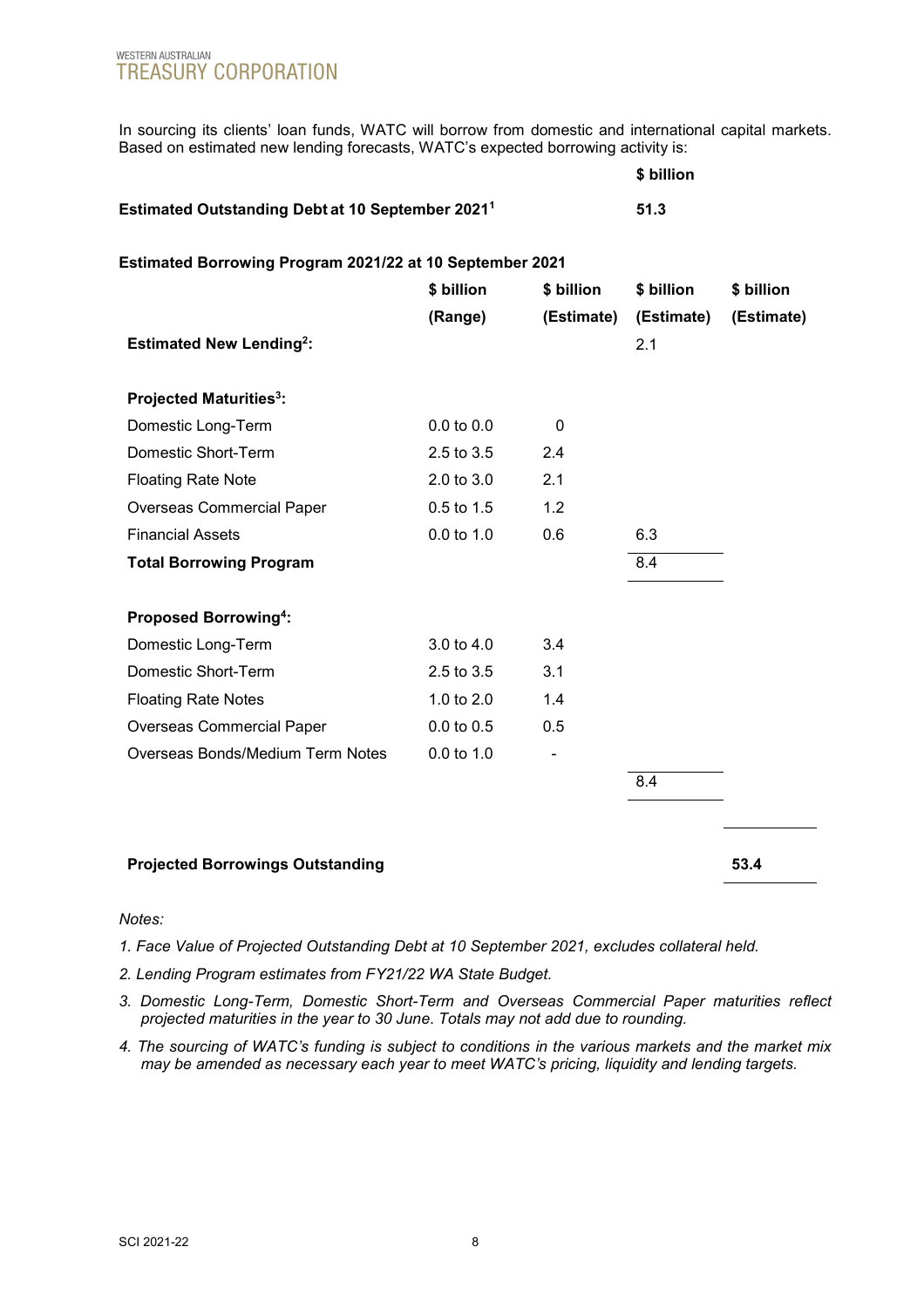### <span id="page-9-0"></span>**Financial Risk Management**

#### WATC defines risk as:

*"The uncertainty of an event occurring that could have an impact on the achievement of its objectives."*

These are the key elements within WATC's risk management framework:

- **Market Risk**
- Credit Risk
- Liquidity and Funding Risk
- Operational Risk
- Reputational Risk
- Strategic Risk.

WATC's risk management policy objectives are to:

- ensure risk management is adopted throughout WATC as a prudent management practice;
- ensure that all employees are made aware of the need to manage risk and to promote a culture of participation in that process;
- protect WATC from adverse incidents, to reduce its exposure to loss and to mitigate and control loss should it occur;
- ensure the ongoing, unimpeded capacity of WATC to fulfil its vision, perform its key functions, meet its objectives and serve its customers;
- reduce the costs of risk to both WATC and the Western Australian State Government; and
- adhere to relevant and appropriate risk management standards and comply with WATC-specific legislation and other relevant state government requirements.

The Board has overall responsibility for WATC's risk management framework and policies, including reputational and strategic risk. The Board has delegated day-to-day responsibility to the CEO and established an Asset and Liability Committee that develops policies for market, credit, liquidity and funding, and operational risk.

WATC also maintains a Risk Management Branch which has an independent monitoring and risk management oversight/quality assurance brief with respect to all aspects of risk.

# <span id="page-9-1"></span>**Key Performance Indicators**

In order to monitor its performance in achieving its objectives, WATC has identified its key performance indicators and targets. These targets are challenging and, when attained, ensure real benefits to WATC, its clients and stakeholders. WATC's key performance indicators and targets for 2021-22 are:

#### Estimated Interest Rate Savings

The aim of this measure is to estimate the benefits derived from centralising the State's debt portfolio management and borrowing program within WATC.

In order to measure the success of WATC in maintaining breadth and depth in its debt paper and estimate the flow on benefit to its lending clients, WATC benchmarks its funding costs against selected Australian corporate bond market issuers. Specifically, WATC estimates the savings to clients borrowing from WATC compared to the estimated cost to clients of borrowing in the corporate bond market issuers with a minimum credit rating of AA+.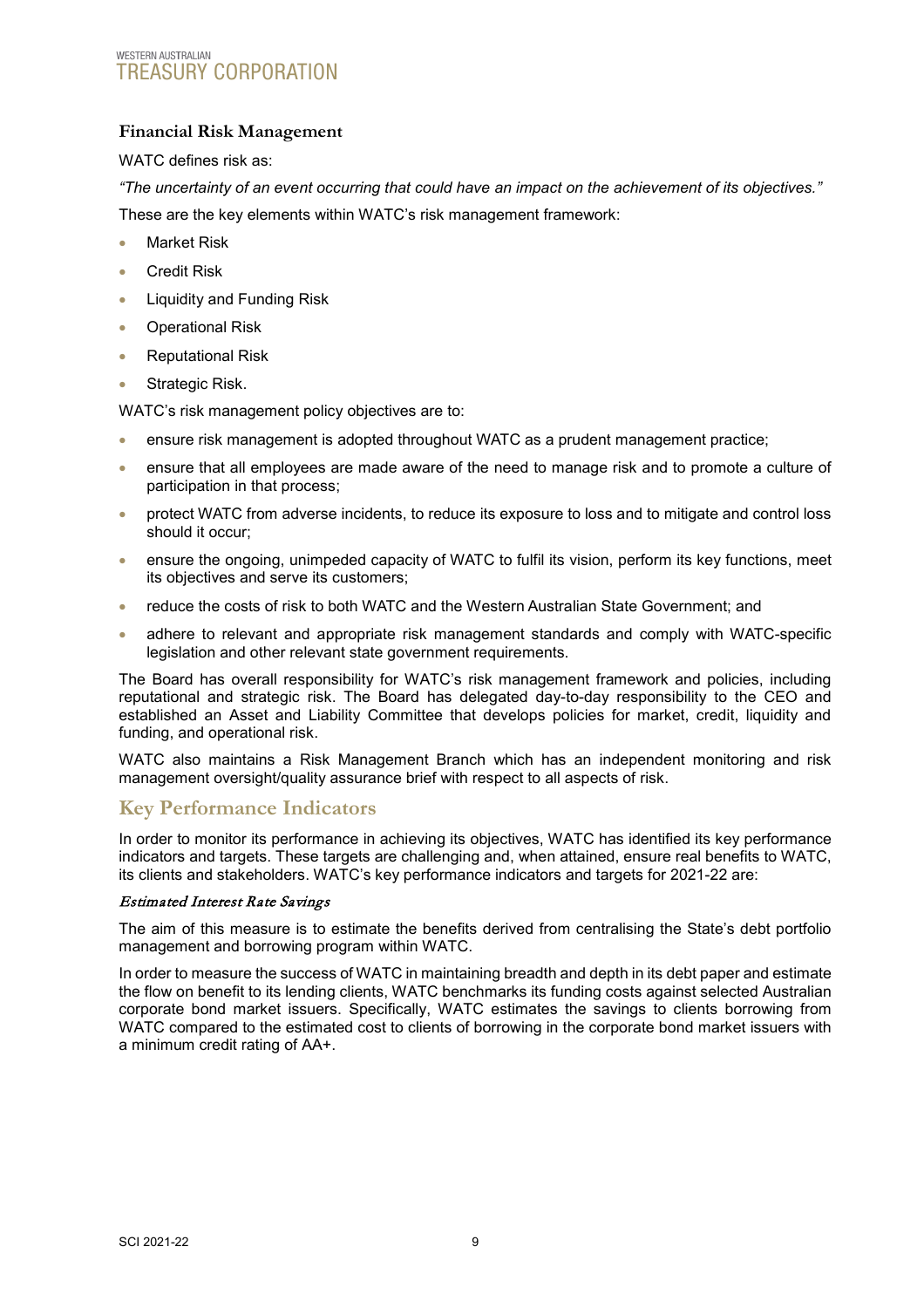Guarantee fees charged by the State are excluded from the cost of borrowing from WATC as it is assumed that they will also be charged on borrowings undertaken by clients in their own name.

**Target:** 2021-22 Savings > 0.00%

#### Client Satisfaction

A range of mechanisms including independent surveys and direct client feedback following specific engagements is used for this purpose. Client satisfaction performance outcomes are reported annually.

**Target:** 2021-22 90% Client Satisfaction

WATC continues to target an aspirational client satisfaction level of 100%.

#### Administration Cost Ratio

WATC monitors its administrative efficiency and the cost effectiveness in funding client borrowing requirements by measuring its Administration Cost Ratio. Clients are able to benefit from the economies of scale that result from the centralised borrowing arrangements of WATC. This concept enables WATC to reduce the administration cost per dollar of lending to clients.

The economies of scale achieved by WATC generate savings to the client that would not be available to individual clients attempting to fund their borrowing requirements directly from the financial market. In general, the level of specialisation and expertise provided by WATC would not be cost effective for an individual client to maintain.

The Administration Cost Ratio is a measure of the average administrative on-cost that must be borne by WATC's clients. It is defined as the ratio of net administration expense to average loan funds outstanding, expressed as a percentage.

| Administration Cost Ratio $(\%) =$ | Net Administration Expense | 100 |
|------------------------------------|----------------------------|-----|
|                                    | Average Lending Assets     |     |

Net Administration Expense is defined as total administration expenses less non-interest revenue. Average Lending Assets is defined as the average of the opening and closing book value of loans to clients for the period.

**Target:** 2021-22 Administration Cost Ratio < 0.05%

#### Pre-tax Profit

**Target:** 2021-22 WATC's estimated Pre-tax Profit for 2021-22 is \$32.9 million

Unlike private sector financial institutions, it is not the primary objective of WATC to maximise pre-tax profit, but rather to maintain an adequate profit while providing cost-effective financial products and services to the State and Western Australian public sector agencies. The estimated pre-tax profit has been determined after incorporating the Government Trading Enterprise Efficiency Dividends announced in previous State Budgets by reducing items of discretionary operating expenditure.

#### Staff Engagement Rating

The success of any organisation depends on staff members who enjoy their jobs and feel rewarded for their efforts. WATC strives to create an environment where employees are motivated to do their jobs to the best of their abilities.

Target: 2021-22 Staff Engagement Rating > 65%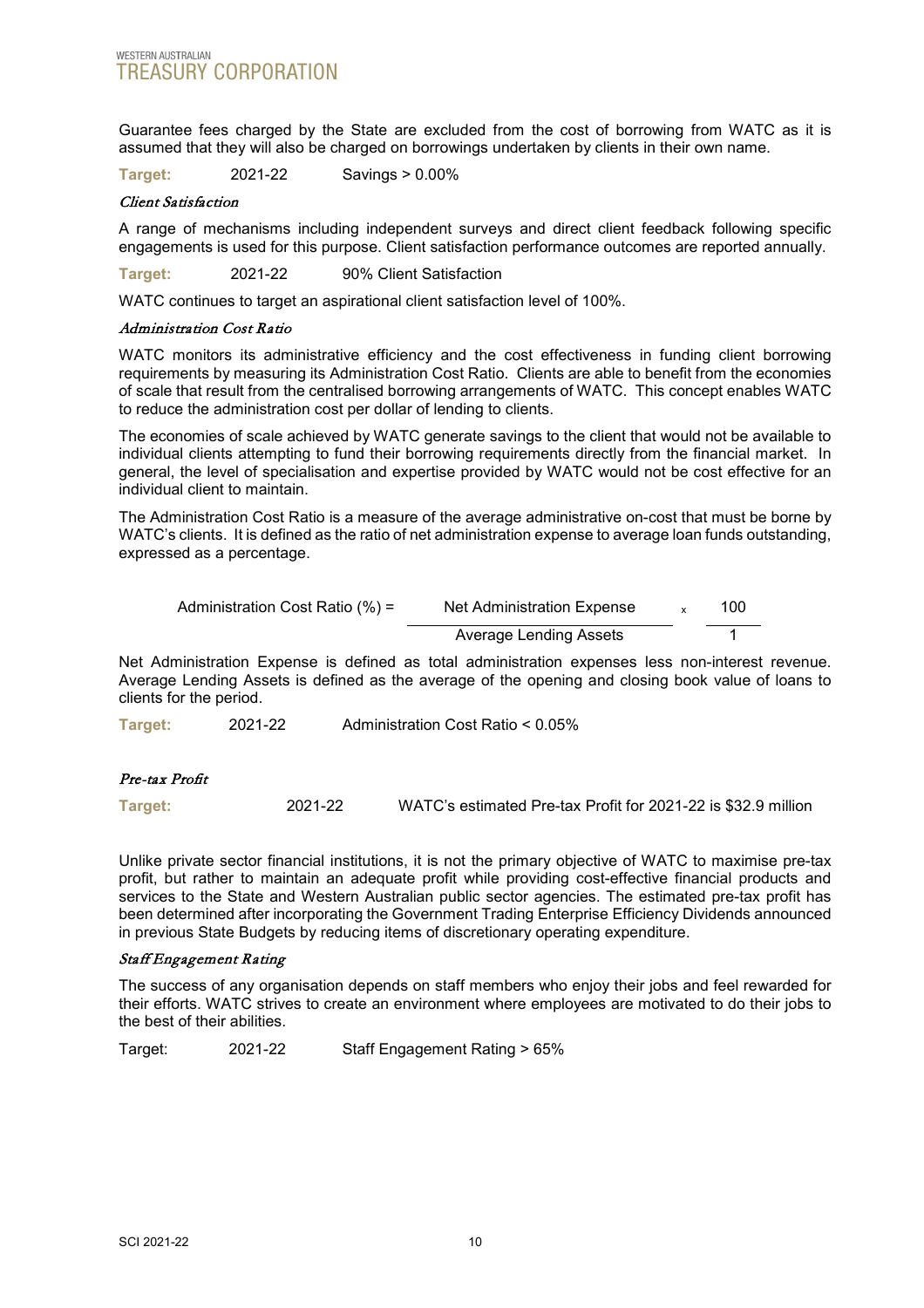# <span id="page-11-0"></span>**Statement of Accounting Policies**

The following accounting policies are adopted in the preparation of the financial statements under Australian Accounting Standards.

#### **a) General Statement**

(i) WATC is a not-for-profit reporting entity that prepares general purpose financial statements in accordance with Australian Accounting Standards, the Framework, Statements of Accounting Concepts and other authoritative pronouncements of the Australian Accounting Standards Board as applied by the Treasurer's Instructions. Several of these are modified by the Treasurer's Instructions to vary application, disclosure, format and wording.

The Financial Management Act and the Treasurer's Instructions are legislative provisions that govern the preparation of financial statements and take precedence over Australian Accounting Standards, the Framework, Statements of Accounting Concepts and other authoritative pronouncements of the Australian Accounting Standards Board.

Where modification is required and has a material or significant financial effect upon the reported results, details of that modification and the resulting financial effect are disclosed in the notes to the financial statements.

- (ii) The financial statements are presented in Australian dollars and all values are rounded to the nearest million dollars unless otherwise stated.
- (iii) The accounting policies adopted in the preparation of the financial statements have been consistently applied throughout all periods presented unless otherwise stated.

#### **b) Basis of Preparation**

The financial statements have been prepared on the accrual basis of accounting using the historical cost convention except as noted below.

WATC maintains Investments, Loans to Authorities and Borrowings to fulfil its functions and has elected to designate these Financial Assets and Financial Liabilities as fair value through profit or loss, consistent with the provisions of AASB 139 'Financial Instruments: Recognition and Measurement'. WATC satisfies the eligibility criteria for this election as it manages its business daily on a fair value basis. In accordance with AASB 139, all derivative financial instruments are also accounted for on a fair value basis through profit or loss. By nature, the market quoted rates used for valuation of financial assets and financial liabilities include an allowance for credit risk.

#### *Critical accounting judgements and estimates*

The judgements that have been made in the process of applying accounting policies that have the most significant effect on the amounts recognised in the financial statements relate to the use of mid prices instead of bid-offer prices for the measurement of Investments, Loans to Authorities and Borrowings. WATC aims to minimise its exposure to risk in these financial assets and liabilities. To the extent that the risk positions in these items are offset, mid prices are used with bid-offer prices being applied to any net open position, if WATC had them.

#### **c) Revenue**

Revenue is recognised and measured at the fair value of consideration received or receivable. Revenue is recognised as shown below.

#### **Fee Income**

Fee Income in respect of services provided is recognised in the period in which the service is provided.

#### **Interest**

Interest revenue is recognised as it accrues using the effective interest method and includes items of a similar nature realised in managing the relevant portfolios. Any realised gains or losses on financial assets are also recognised as interest.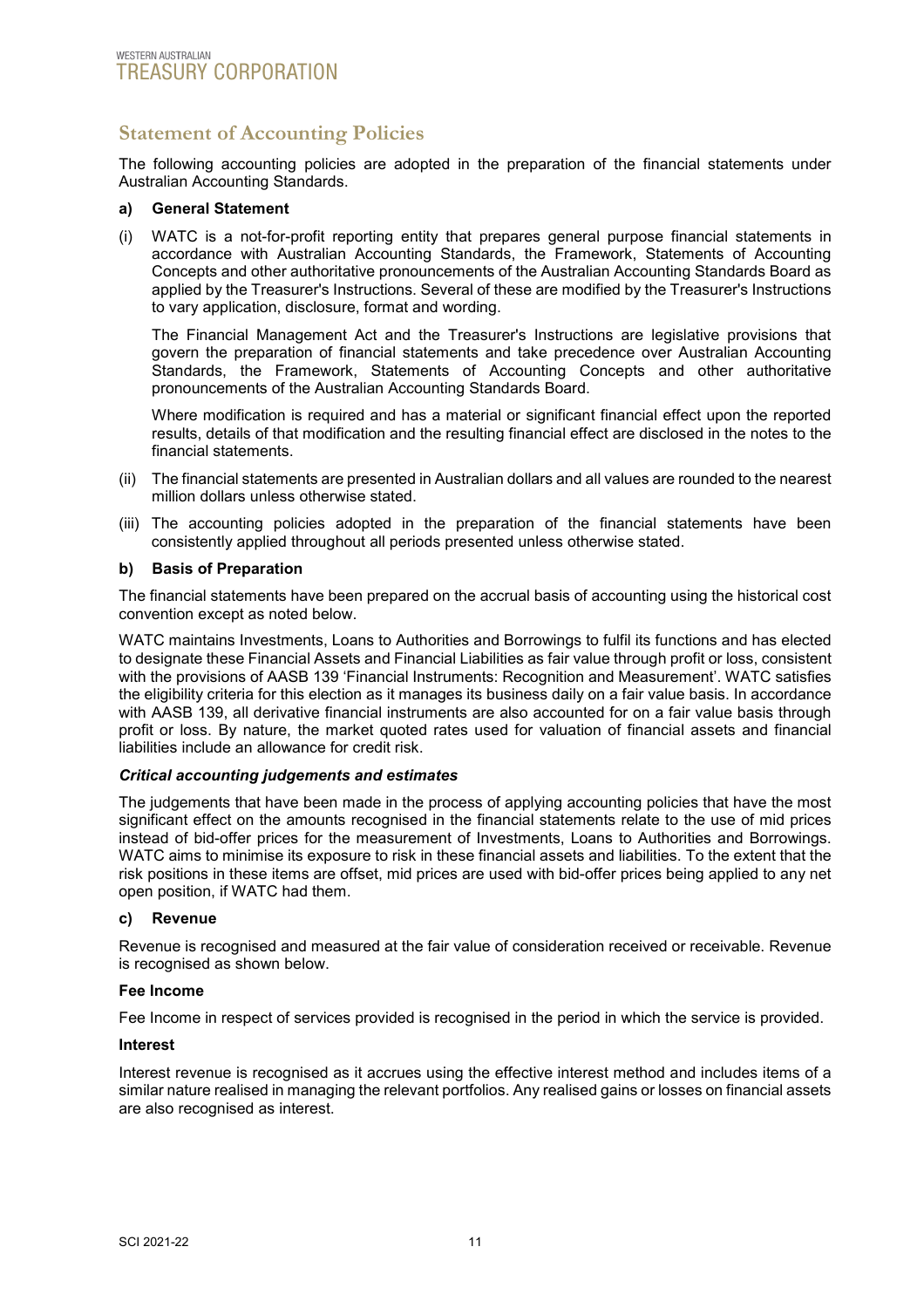#### **d) Plant and Equipment**

Items of Plant and Equipment costing \$5,000 or more are recognised as assets and the cost of utilising assets is expensed (depreciated) over their useful lives. Items of Plant and Equipment costing less than \$5,000 are expensed direct to the Statement of Comprehensive Income (other than where they form part of a group of similar items which are significant in total).

All items of Plant and Equipment are initially recognised at cost. After initial recognition, Plant and Equipment are stated at cost less any accumulated depreciation and any impairment in value. Depreciation is calculated based on their estimated useful lives using the straight line method. The estimated useful lives for each class of depreciable asset are as follows:

Computer Equipment 3-5 years

Other Equipment 5-10 years

#### *Impairment*

The carrying values of Plant and Equipment are reviewed for impairment when events or changes in circumstances indicate the carrying value may not be recoverable. For an asset that does not generate largely independent cash inflows, the recoverable amount is determined for the cash-generating unit to which the asset belongs. If any such indication exists and where the carrying values exceed the estimated recoverable amount, the assets or cash-generating units are written down to their recoverable amount.

The recoverable amount of Plant and Equipment is the greater of fair value less costs to sell and the depreciated replacement cost.

Impairment losses are recognised in the Statement of Comprehensive Income.

#### **e) Intangible Assets**

Computer software is the only Intangible Asset which WATC has in its financial statements. The cost of utilising the assets is expensed (amortised) over their useful lives.

Intangible assets acquired separately are capitalised at cost as at the date of acquisition. Following initial recognition, the cost model is applied to the class of intangible assets. The useful lives of these assets are assessed to be finite. Intangible Assets are amortised over a period of three years.

Intangible Assets are tested for impairment where an indicator of impairment exists. Useful lives are also examined on an annual basis and adjustments, where applicable, are made on a prospective basis.

#### **f) Investments**

WATC classifies its investments as financial assets at fair value through profit or loss. WATC does not hold any investments that are classified as held to maturity or available for sale.

Investments are initially recognised at fair value on trade date and subsequently measured at fair value applicable at reporting date. Unrealised gains or losses arising from this policy are brought to account in the Statement of Comprehensive Income. Fair values are derived using market quoted midpoint prices to the extent that investments are held in offsetting risk positions, otherwise bid prices are applied. Commonwealth and State Government investments are held for portfolio management purposes. Whilst these investments generally have maturity dates greater than 12 months, they are used in the ordinary course of business to economically hedge WATC's benchmark bonds and are therefore held in the expectation of being realised within twelve months.

#### **g) Loans to Authorities**

Loans to Authorities are initially recognised at fair value on trade date and subsequently measured at fair value applicable at reporting date and are recorded as assets in the Statement of Financial Position. Unrealised gains or losses arising from this policy are brought to account in the Statement of Comprehensive Income. Fair values are derived using market quoted midpoint prices to the extent that loans to authorities are held in offsetting risk positions, otherwise bid prices are applied. In normal circumstances, upon maturity, loans to authorities are either rolled over or refinanced.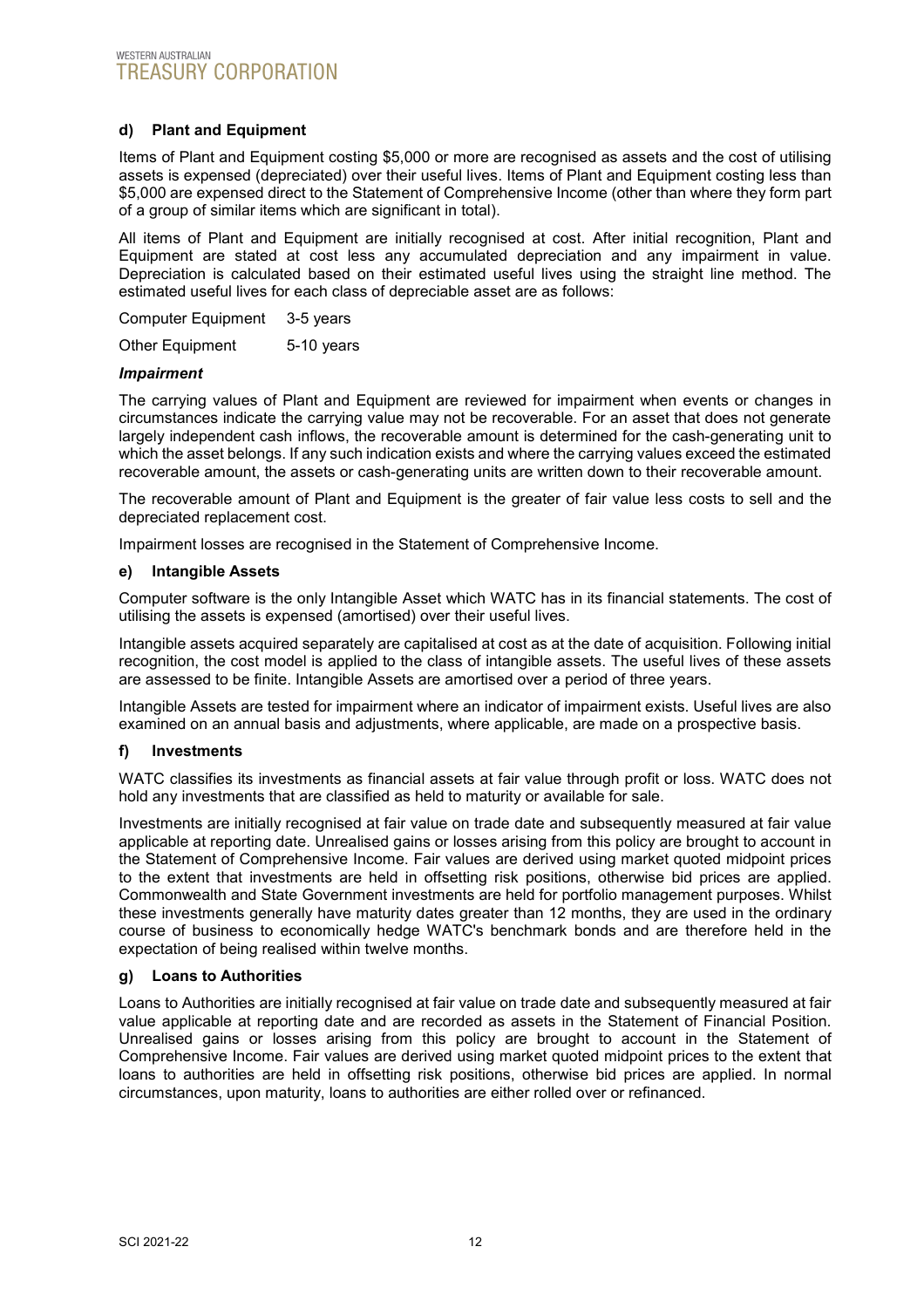#### **h) Borrowings**

Borrowings are initially recognised at fair value on trade date and subsequently measured at the fair value applicable at reporting date. Unrealised gains or losses arising from this policy are brought to account in the Statement of Comprehensive Income. Fair values are derived using market quoted midpoint prices to the extent that borrowings are held in offsetting risk positions, otherwise ask prices are applied. In normal circumstances, maturities of borrowings are either rolled over or refinanced. Borrowing related expenses are charged to the Statement of Comprehensive Income as incurred.

#### **i) Derivative Financial Instruments**

Derivatives are used exclusively to provide an economic hedge of interest rate and foreign currency exposures. All derivatives are recognised in the Statement of Financial Position at fair value on trade date. All derivatives are classified as held for trading. The carrying value of a derivative is remeasured at fair value throughout the life of the contract. Unrealised gains or losses arising from this policy are brought to account in the Statement of Comprehensive Income.

#### **j) Foreign Currency Translation**

Foreign currency transactions are brought to account in Australian dollars at trade date at the rate of exchange applying at that date. At the end of the reporting period, all monetary assets and liabilities are translated at the exchange rates existing at that date. Exchange gains or losses are brought to account in the Statement of Comprehensive Income.

Both the functional and presentation currency of WATC is Australian dollars (AUD).

#### **k) Borrowing Costs**

Borrowing costs are recognised as an expense when incurred. Interest expense is recognised as it accrues and includes items of a similar nature realised in managing the relevant portfolios. Any realised gains or losses on financial liabilities are also recognised as interest.

#### **l) Employee Benefits**

#### (i) Sick Leave

No provision is made for sick leave benefits as they are non-vesting and the sick leave taken in a financial year is not expected to exceed the benefit accruing in a year.

#### (ii) Annual Leave

This benefit is recognised at the reporting date in respect of employees' services up to that date and is measured at the present value of amounts expected to be paid when the liabilities are settled using the remuneration rate expected to apply at the time of settlement.

#### (iii) Long Service Leave

The liability for long service leave expected to be settled within 12 months after the reporting date is recognised in the provision for employee benefits, and is measured at the nominal amounts expected to be paid when the liability is settled. The liability for long service leave expected to be settled more than 12 months after the end of the reporting period is recognised in the provision for employee benefits and is measured at the present value of expected future payments to be made in respect of services provided by employees up to the reporting date. Consideration is given, when assessing expected future payments, to expected future salary levels, experience of employee departures and periods of service. Expected future payments are discounted using market yields at the end of the reporting period on national government bonds with terms to maturity that match, as closely as possible, the estimated future cash outflows.

#### (iv) Superannuation

The Government Employees Superannuation Board (GESB) and other fund providers administer the superannuation schemes detailed hereunder in accordance with legislative requirements. Eligibility criteria for membership in particular schemes for employees vary according to commencement and implementation dates.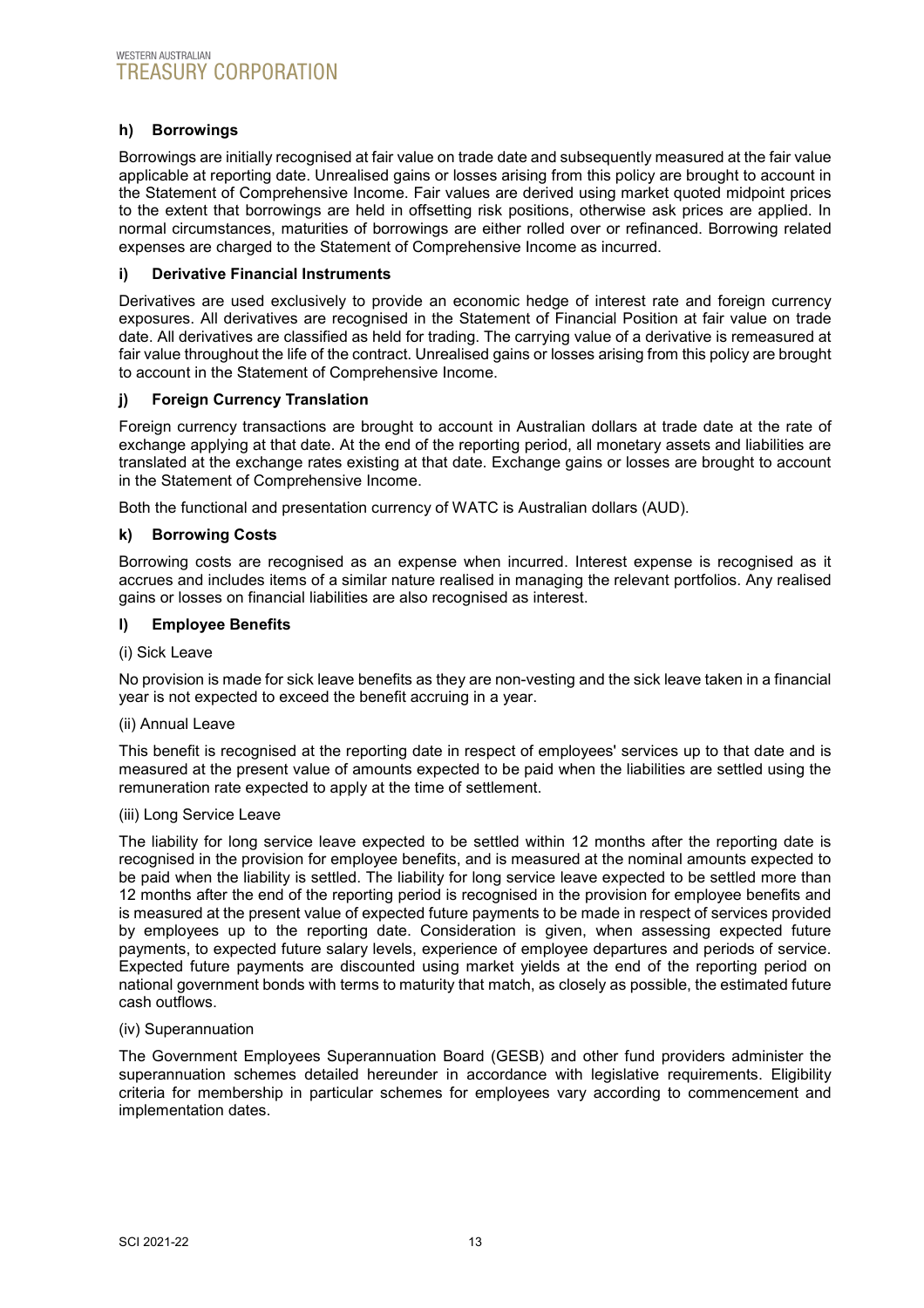Eligible employees contribute to the Pension Scheme, a defined benefit pension scheme closed to new members since 1987, or the Gold State Superannuation Scheme (GSS), a defined benefit lump sum scheme closed to new members since 1995. Employees commencing employment prior to 16 April 2007 who were not members of either of these schemes became non-contributory members of the West State Superannuation Scheme (WSS). Employees commencing on or after 16 April 2007 became members of the GESB Super Scheme (GESBS). From 30 March 2012, existing members of the WSS or GESBS and new employees have been able to choose their preferred superannuation fund provider. WATC makes contributions to GESB or other fund providers on behalf of employees in compliance with the *Commonwealth Government's Superannuation Guarantee (Administration) Act 1992*. Contributions to these accumulation schemes extinguish WATC's liability for superannuation charges in respect of employees who are not members of the Pension Scheme or GSS.

WATC also has an unfunded superannuation liability as a result of prior service of current staff who were previously within the public service. The liability for these future payments is provided for at reporting date in the Statement of Financial Position. The liability under this scheme has been calculated annually by Mercer Human Resource Consulting using the projected unit credit method. The expected future payments are discounted to present value using market yields at the reporting date on national government bonds with terms to maturity that match, as closely as possible, the estimated future cash outflows.

The GSS, the WSS and the GESBS, where the current service superannuation charge is paid by WATC to GESB, are defined contribution schemes. The liabilities for current service superannuation charges under the GSS, the WSS and the GESBS are extinguished by the concurrent payment of employer contributions to GESB.

The GSS is a defined benefit scheme for the purposes of employees and whole-of-government reporting. However, from an agency perspective, apart from the transfer benefits, it is a defined contribution plan under AASB 119.

The superannuation expense of the defined benefit plan is made up of the following elements:

- current service cost;
- interest cost (unwinding of the discount);
- actuarial gains and losses; and
- past service cost.

Actuarial gains and losses of the defined benefit plan are recognised immediately as income or expense in the Statement of Comprehensive Income.

The superannuation expense of the defined contribution plan is recognised as and when the contributions fall due.

#### **m) Dividend Policy**

WATC's dividend policy has been formulated to ensure that WATC pays an appropriate dividend to the State which is consistent with sound commercial practice and has regard to the financial health of WATC. WATC's policy provides for dividends to be paid to the State Consolidated Account at a level of 75 per cent of WATC's after tax equivalent profit, subject to adjustments which have been agreed with the Treasurer. Dividends for the current financial year will be declared by the Board and provided and paid in the subsequent financial year.

#### **n) Income Tax**

WATC operates within a tax equivalent regime (TER) whereby an equivalent amount in respect of income tax is payable to the Western Australian Treasury. The calculation of the liability in respect of income tax is governed by TER guidelines and directions approved by Government.

As a consequence of participation in the TER, WATC is required to comply with Australian Accounting Standard AASB 112 'Income Taxes'.

The income tax expense or revenue for the period is the tax payable on the current period's taxable income adjusted by changes in deferred tax assets and liabilities attributable to temporary differences between the tax bases of assets and liabilities and their carrying amounts in the financial statements, and to unused tax losses.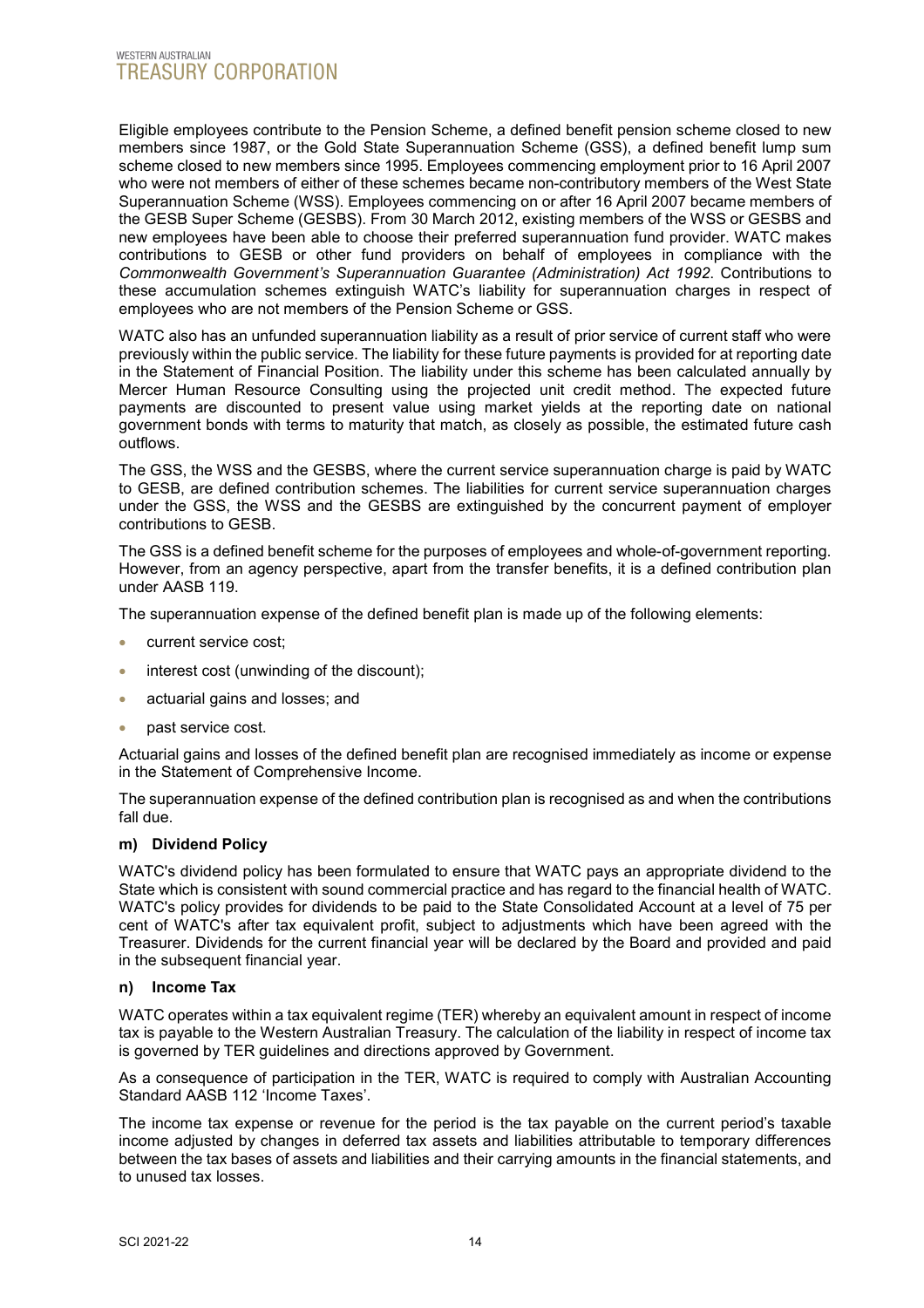Deferred tax assets and liabilities are recognised for temporary differences at the tax rate expected to apply when the assets are recovered or liabilities settled, based on those tax rates which are enacted or substantively enacted. The relevant tax rates are applied to the cumulative amounts of deductible and taxable temporary differences to measure the deferred tax asset or liability. An exception is made for certain temporary differences arising from the initial recognition of an asset or liability. No deferred tax asset or liability is recognised in relation to these temporary differences if they arose in a transaction that, at the time of the transaction, did not affect either accounting profit or taxable profit or loss.

Deferred tax assets are recognised for deductible temporary differences and unused tax losses only if it is probable that future taxable amounts will be available to utilise those temporary differences and losses.

Current and deferred tax balances attributable to amounts recognised in other comprehensive income are recognised in other comprehensive income, and directly in equity are recognised directly in equity.

The carrying amount of deferred income tax assets is reviewed at each reporting date and reduced to the extent that it is no longer probable that sufficient taxable profit will be available to allow all or part of the deferred income tax asset to be utilised.

#### **o) Impairment of Assets**

At each reporting date, WATC assesses whether there is any indication that an asset may be impaired. Where an indicator of impairment exists, WATC makes a formal estimate of the recoverable amount. Where the carrying amount of an asset exceeds its recoverable amount, the asset is considered impaired and is written down to its recoverable amount.

Recoverable amount is the greater of fair value less costs to sell and depreciated replacement cost. The risk of impairment is generally limited to circumstances where an asset's depreciation is materially understated, where the replacement cost is falling or where there is a significant change in useful life. Each relevant class of assets is reviewed annually to verify that the accumulated depreciation/amortisation reflects the level of consumption or expiration of the asset's future economic benefits and to evaluate any impairment risk from falling replacement costs.

#### **p) Receivables**

Receivables are recognised at cost. The carrying amount approximates fair value, as they are generally settled within thirty days. An allowance for uncollectible amounts is made when there are indications that an asset is impaired. There is no previous evidence of amounts being uncollected due to the nature of WATC's clients.

#### **q) Payables**

Payables are recognised at the amounts payable when WATC becomes obliged to make future payments as a result of a purchase of assets or services. The carrying amount approximates fair value, as they are generally settled within thirty days.

#### **r) Cash and cash equivalents**

Cash assets in the Statement of Financial Position comprise cash at bank and in hand. The carrying amount approximates fair value as these items are short term in nature. For the purpose of the Statement of Cash Flows, cash and cash equivalents includes cash in hand and short term deposits with original maturities of three months or less that are readily convertible to a known amount of cash and which are subject to insignificant risk of changes in value.

#### **s) Accrued Salaries**

Accrued salaries represent the amount due to staff but unpaid at the end of the financial year, as the end of the last pay period for that financial year does not coincide with the end of the financial year.

Accrued salaries are settled within a fortnight of the financial year end. WATC considers the carrying amount of accrued salaries to be equivalent to the net fair value.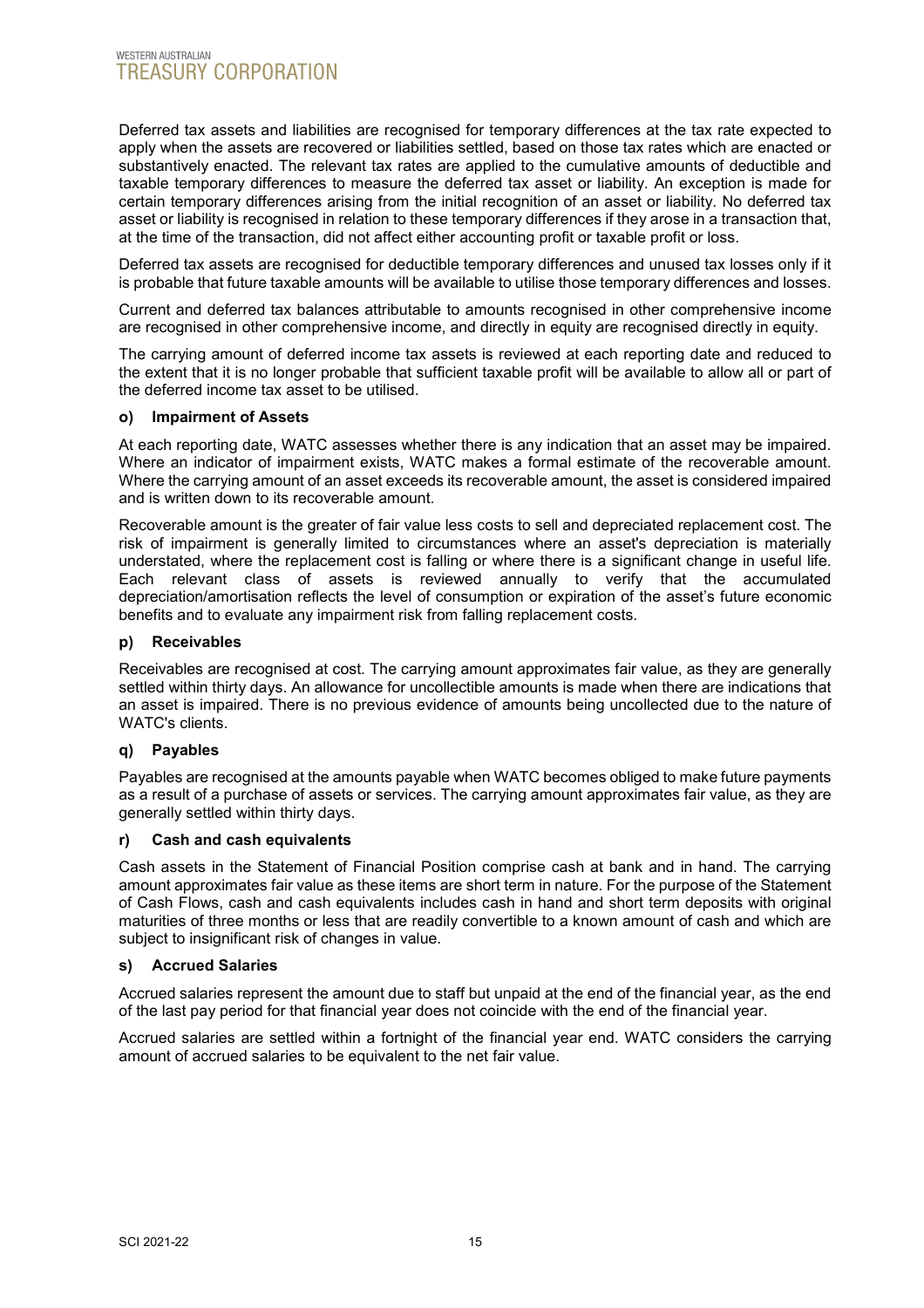#### **t) Swap Fair Value Reserve**

WATC enters into interest rate and currency swaps to mitigate interest rate and foreign exchange exposure on medium and long term debt raised to fund its clients' long term funding requirements. In accordance with accounting standards, changes in swap fair values are brought to account in the Statement of Comprehensive Income. A discretionary capital reserve has been established which may be used to separately identify net profits created by this policy and which may, in the future, be transferred to retained earnings upon maturity of the transactions.

### <span id="page-16-0"></span>**Dividend Policy**

WATC's dividend policy has been formulated to ensure that WATC pays an appropriate dividend to the State that is consistent with sound commercial practice and has regard to the financial health of WATC. WATC's policy provides for dividends to be paid to the Consolidated Account at a level of 75 per cent of WATC's previous years after tax equivalent profit, subject to any adjustments which are agreed with the Treasurer.

### <span id="page-16-1"></span>**Information to be provided to the Treasurer**

#### <span id="page-16-2"></span>**Management Reporting**

Management provides the Board with comprehensive reports on its operational and risk management performance at each of its regular board meetings.

#### <span id="page-16-3"></span>**Ministerial Reporting**

In line with the accountability provisions of the Act, the Board provides the Treasurer with a report for each of the first three quarters of each financial year. The reports are provided to the Treasurer within one month following the end of the quarter. The Act requires the Treasurer to table each quarterly report before both Houses of Parliament within 14 days of receiving it.

Quarterly reports include an overview of WATC's activities, its achievements against certain key performance indicators and its financial performance.

In addition, the Act requires that the Board provides the Treasurer with a three-year Strategic Development Plan and Statement of Corporate Intent annually.